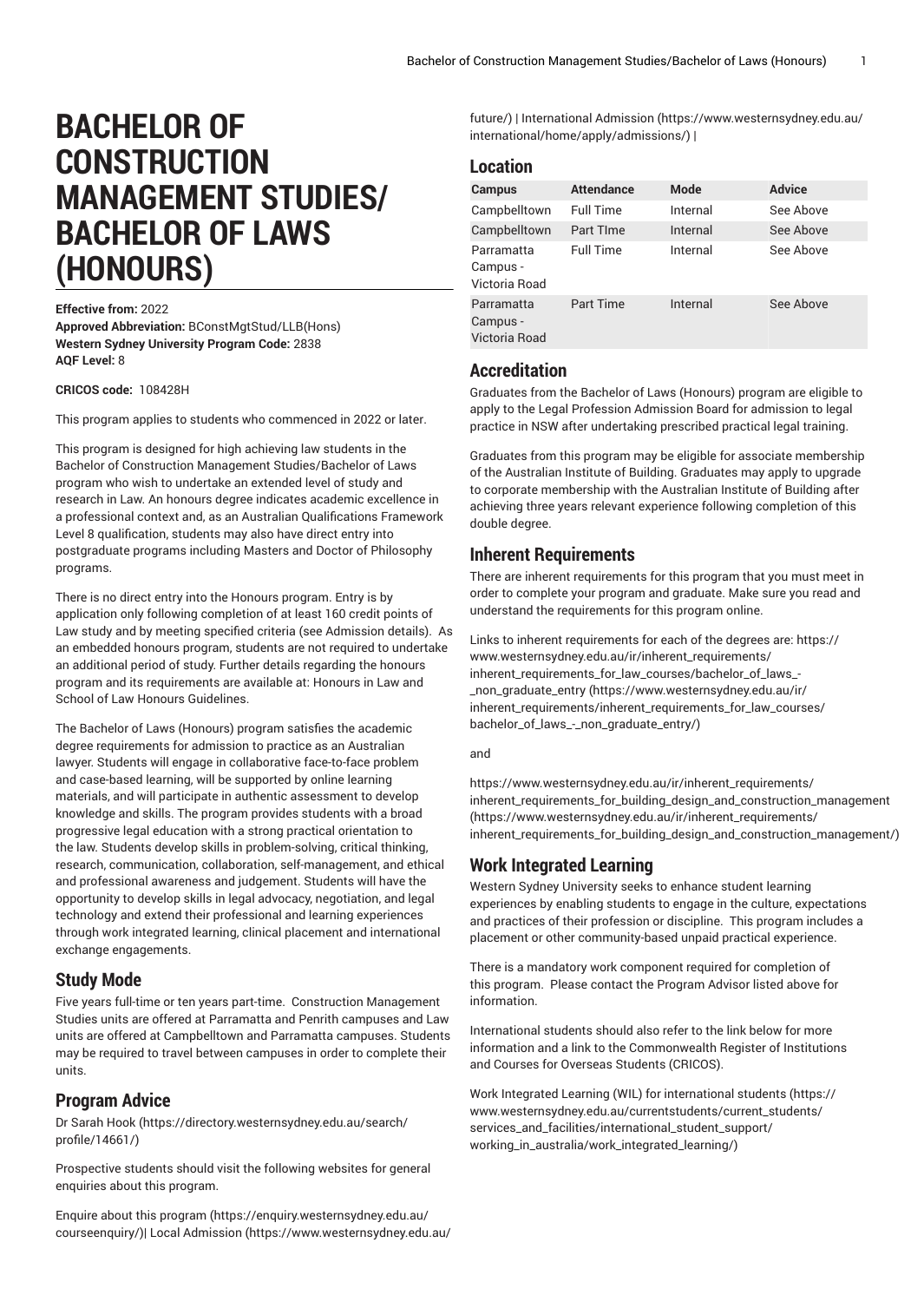# **Admission**

This program is designed for students in the Bachelor of Construction Management Studies/Bachelor of Laws program who wish to undertake an Honours program.

Students must meet all of the following criteria for admission:

- Completion of at least 160 credit points of law study (or 140 credit points if two Summer subjects are undertaken);
- Demonstration of the likelihood of graduating with an Honours Weighted Average Mark (HWAM) of at least 70 at the time of graduation; or an Admission Average Mark (AAM) of at least 70 at the time of admission to the Honours program. Refer to [https://www.westernsydney.edu.au/schools/sol/honours \(https://](https://www.westernsydney.edu.au/schools/sol/honours/) [www.westernsydney.edu.au/schools/sol/honours/\)](https://www.westernsydney.edu.au/schools/sol/honours/) for details
- Submission of a 'Nomination of Topics' form which expresses preferences among supervisor-defined topics and/or describes a student-defined topic in a scholarly manner. Refer to [https://www.westernsydney.edu.au/](https://www.westernsydney.edu.au/__data/assets/word_doc/0008/1784474/Honours_topic_nomination_form_2020.docx) [\\_\\_data/assets/word\\_doc/0008/1784474/](https://www.westernsydney.edu.au/__data/assets/word_doc/0008/1784474/Honours_topic_nomination_form_2020.docx) [Honours\\_topic\\_nomination\\_form\\_2020.docx](https://www.westernsydney.edu.au/__data/assets/word_doc/0008/1784474/Honours_topic_nomination_form_2020.docx)
- Demonstration of satisfactory academic writing skills
- Availability of a principal supervisor

### **Special Requirements**

Students enrolling in these subjects may need to have a National Police Certificate and consent or prohibited employment declarations as they may be conducting their placement in circumstances where they work with minors. This would be managed on an as needs basis:

- LAWS 3077 Legal Internship
- LAWS 4012 First Nations Peoples' Access to Justice Clinic
- LAWS 3080 Street Law Clinic
- JUST 3011 Issues in the Criminal Justice System (corrective services field trip requirement)- Also records and identity check.

The following units require a visa for the relevant country and the ability to travel at a specified time:

- LAWS 3024 Foundations of Chinese Law
- LAWS 3025 Foundations of Indian Law
- LAWS 3078 Legal, Economic and Social Transformation in Taiwan

## **Program Structure**

Qualification for a double degree in law requires the successful completion of 400 credit points comprising all subjects listed in the recommended sequence.

To gain early exit from the combined degree, with a Bachelor Construction Management Studies, students are required to complete the 17 construction management studies subjects and the first eight law subjects listed in the recommended sequence.

Students enrolled in the 2838 Bachelor of Construction Management/ Bachelor of Laws (Honours) will only be eligible to graduate from their Bachelor of Laws (Honours) degree upon completion of the entire 400 credit point program. Students enrolled in this program who wish to graduate with a standalone law degree prior to completion of the entire Bachelor of Construction Management component must transfer to program 2829 Bachelor of Laws (Non Graduate Entry) (Honours) which requires the completion of 320 credit points (inclusive of 80 credit points of non-LLB study).

It may be possible to vary the sequence of subjects so that students study a greater concentration of either law or construction management studies each semester, to minimise travel between

campuses and to overcome timetabling problems. Students should speak to their Academic Program Advisor as needed.

### **Students must complete 240 credit points of Law subjects comprising:**

- 160 credit points of specified core subjects to meet Priestly 11 accreditation requirements:
- 10 credit points Research Training Component (LAWS 4016 Legal Research and Methodology)
- 20 credit points Research Component (LAWS 4011 Law Honours Dissertation)
- 50 credit points of LLB alternate subjects.

# **Recommended Sequence**

Qualification for this award requires the successful completion of 400 credit points as per the recommended sequence below.

### **Full-time start-year intake**

| Course                | Title                                                  | <b>Credit</b><br><b>Points</b> |
|-----------------------|--------------------------------------------------------|--------------------------------|
| Year 1                |                                                        |                                |
| <b>Autumn</b> session |                                                        |                                |
| <b>LAWS 1003</b>      | <b>Fundamentals of Australian Law</b>                  | 10                             |
| <b>LAWS 2004</b>      | <b>Criminal Law</b>                                    | 10                             |
| <b>BLDG 1015</b>      | <b>Residential Building</b>                            | 10                             |
| <b>ARCH 1004</b>      | Drawing and CAD                                        | 10                             |
|                       | <b>Credit Points</b>                                   | 40                             |
| <b>Spring session</b> |                                                        |                                |
| <b>LAWS 1009</b>      | Legal Analysis and Critique                            | 10                             |
| <b>LAWS 2013</b>      | <b>Torts Law</b>                                       | 10                             |
| <b>BLDG 1014</b>      | Non-Residential Building                               | 10                             |
| <b>ACCT 1001</b>      | <b>Accounting Information for Managers</b>             | 10                             |
|                       | <b>Credit Points</b>                                   | 40                             |
| Year <sub>2</sub>     |                                                        |                                |
| <b>Autumn session</b> |                                                        |                                |
| <b>LAWS 2003</b>      | Contracts                                              | 10                             |
| <b>BLDG 2002</b>      | <b>Building Measurement</b>                            | 10                             |
| <b>ARCH 2003</b>      | Development Control                                    | 10                             |
| <b>CIVL 2016</b>      | <b>Civil and Substructure</b>                          | 10                             |
|                       | <b>Credit Points</b>                                   | 40                             |
| <b>Spring session</b> |                                                        |                                |
| <b>LAWS 2001</b>      | <b>Alternative Dispute Resolution</b>                  | 10                             |
| <b>BLDG 2011</b>      | <b>Contract Administration</b>                         | 10                             |
| <b>BLDG 2001</b>      | <b>Building Estimates and Tendering</b>                | 10                             |
| <b>BLDG 2003</b>      | <b>Building Regulations Studies</b>                    | 10                             |
|                       | <b>Credit Points</b>                                   | 40                             |
| Year <sub>3</sub>     |                                                        |                                |
| <b>Autumn session</b> |                                                        |                                |
| <b>LAWS 2015</b>      | Professional Responsibility and Legal<br><b>Ethics</b> | 10                             |
| <b>CIVL 3016</b>      | <b>Building Superstructure</b>                         | 10                             |
| <b>BUSM 3077</b>      | <b>Construction Project Management</b>                 | 10                             |
| <b>BLDG 4009</b>      | <b>Residential Building Project</b>                    | 10                             |
|                       | <b>Credit Points</b>                                   | 40                             |
| <b>Spring session</b> |                                                        |                                |
| <b>LAWS 2008</b>      | <b>Government and Public Law</b>                       | 10                             |
| <b>CIVL 4016</b>      | <b>Envelope and Services</b>                           | 10                             |
| <b>CIVL 4015</b>      | <b>Complex Building Project</b>                        | 10                             |